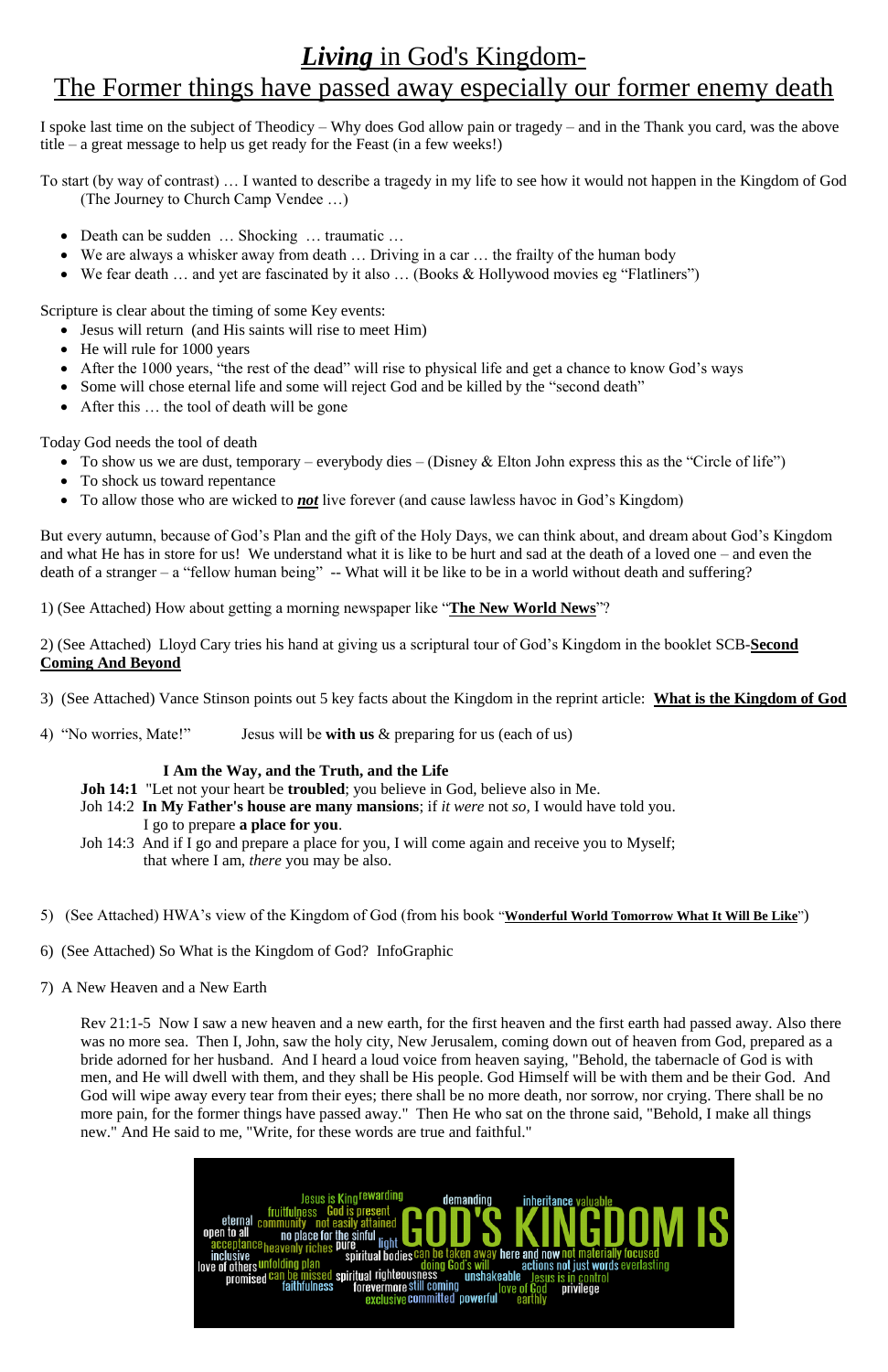Following, in briefest form, is an outline of forthcoming world events. This is your future. It is the best news you have ever heard! (Perhaps you might like to mark, color code, or chain reference these in your Bible for future quick reference.)

### **1. Christ's Kingdom Is Received From God:**

-The Lord God shall give to Him the throne. Luke 1:32–33 -There was given to Him dominion and a kingdom. Daniel 7:13–14 -I will give thee the heathen. Psalm 2:8 -The kingdom is the Lord's; and He is the governor. Psalms 22:28

#### **2. It Is to Be Established When Jesus Christ Returns to Earth:**

-In the regeneration, Christ shall sit in the throne. Matthew 19:28 -When the Son of man shall come in His glory. Matthew 25:31 -A parable: Christ to receive the kingdom & return. Luke 19:12–27 -Christ shall judge at His appearing and kingdom. 2 Timothy 4:1 -He is coming on a white horse as King of kings. Rev. 19:11, 16

### **3. It Will Be Established in Power and Might:**

-He will smite nations & rule with a rod of iron. Ps 2:8; Rev 19:15 -He will smite the earth with the rod of His mouth. Is 11:4; Job 4:9 -The Stone [Christ] will smite and replace the image. Daniel 2:34– 35; Daniel 2:44–45

-He shall fight against those nations. Zech. 14:3–5

-In flaming fire He will take vengeance on the disobedient. 2Th 1:7 -Christ will destroy the wicked with His brightness. 2 Thess. 2:8 -The Lamb shall overcome those who make war. Rev. 17:13–14

### **4. Israel Will Be Regathered, Converted, Exalted:**

-Bring again people of Israel. Amos 9:14–15

-Put a new spirit within you. Ezek. 11:17–20

-Exalted above the Gentiles. Isaiah 61:4–6

-Jerusalem will be the throne of the Lord. Jeremiah 3:17

#### **5. Christ's Kingdom Will Supercede and Replace All Earthly Kingdoms:**

-The kingdoms of this world will become Christ's. Rev. 11:15 -Christ will be King of kings and Lord of lords. Rev. 17:14; 19:1 -Christ's kingdom shall never be destroyed. Daniel 2:44 -The kingdom given to saints of the Most High. Dan. 7:18, 22, 27

## **6. The Worldwide Extent of Christ's Kingdom:**

-Satan and his influences shall be put away. Rev. 20:1–3 -Jesus Christ to be King over all the earth. Zechariah 14:9 -All nations will keep the Feast of Tabernacles. Zechariah 14:16 -Gentiles shall seek Him. Isaiah 11:10 -Uttermost parts of the earth. Psalm 2:7–9 -All nations shall serve Him. Psalm 72:8–9 -The Stone Who will fill the whole earth. Daniel 2:35–44 -All people, nations, languages shall serve Him. Daniel 7:14 -All dominions to serve and obey Him. Daniel 7:27 -Christ's kingdom exalted above nations. Micah 4:1–3 -Earth shall be full of glory. Isaiah 11:9

## **7. The Eternal Duration of Christ's Kingdom:**

-Throne of His kingdom to be established forever. 2Sam. 7:13, 16

- -There shall be no end to His peace and government. Isaiah 9:7
- -God's kingdom shall stand forever. Daniel 2:44
- -His dominion is everlasting. Daniel 7:14
- -The saints to possess the kingdom forever and ever. Daniel 7:18

-Of His kingdom there shall be no end. Luke 1:33 -Christ's kingdom to last forever. 2 Peter 1:11

-Kingdoms of this world to be Christ's forever & ever. Rev 11:15

#### **8. The Structure of Christ's Kingdom—**

-Christ, King of Kings, Will Reign From Jerusalem: -Christ's kingdom to be exalted above the nations. Micah 4:1–4 -Israel's returned and praised among all people. Zephaniah 3:20 -The Son of man shall sit on the throne of His glory. Matthew 25:31 -Christ to sit upon the throne of David, forever. Luke 1:32–33

## **9. The Church Will Be Glorified With Him:**

-We shall be joint-heirs with Christ. Romans 8:17 -We shall also appear with Him in glory. Colossians 3:4 -We will have power & sit with Him on His throne. Rev. 2:26; 3:21 -As kings and priests, we shall reign on earth. Rev. 1:6; 5:10 -We shall reign with Him a thousand years. Rev. 20:6

### **10. All Nations Left Will Serve the King of Kings:**

-All nations and kings shall serve Him. Psalm 72:8–11 -Nations to go to Jerusalem to be taught of His ways. Isaiah 2:2–4 -Those left of all nations will worship the King. Zech. 14:9, 16

## **11. The Temple Will Be Rebuilt:**

-The temple described in detail. Ezekiel 40—48 -Animal sacrifices temporarily reinstated. Eze 40:42–43; Eze 44:11 -Burnt, sin, meat, trespass, & peace offerings. Eze 43:19–27; 45:17

### **12. The Character and Blessings of Christ's Kingdom—**

-Christ will rule with righteousness and justice: -With righteousness. Psalm 72:8–10 -With righteousness shall judge. Isaiah 11:3–5 -Walk in His paths. Micah 4:2 -In righteousness He doth judge. Rev. 19:11

### **13. God's Laws, Sabbath, & Holydays to Be Strictly Enforced:**

-God's law kept forever and ever. Psalm 119:44, 160 -The Law shall go forth from Zion. Micah 4:2 -All nations to keep the Feast of Tabernacles. Zech. 14:16–19

-All shall worship God from one Sabbath to another. Isaiah 66:23

### **14. There Will Be Worldwide Peace Among Nations:**

-There will be an abundance of peace forever. Psalm 72:3, 7 -Israel will no longer be a prey to the heathen. Ezekiel 34:28 -Men shall beat their swords into plowshares. Isaiah 2:4 -No end to the increase of His government. Isaiah 9:7 -The work of righteousness shall be peace forever. Isaiah 32:17 -Men shall learn war no more. Micah 4:3 -He shall cut off war & speak peace unto the heathen. Zech 9:10

#### **15. No More Sickness:**

-Inhabitants shall not say, "I am sick." Isaiah 33:24 -The blind, deaf, lame, dumb, healed. Isaiah 35:5–6 -The voice of weeping shall no longer be heard. Isaiah 65:17–19 -God shall wipe away all tears and pain. Rev. 7:17; 21:4

#### **16. The Nature of Animals Changed:**

-A little child shall lead formerly fierce animals. Isaiah 11:6–9 -The wolf and the lamb shall feed together. Isaiah 65:25 -God will make a covenant with the wild beasts. Hosea 2:18 -Christ will establish a covenant of peace with all. Ezekiel 34:25

#### **17. The Fertility of Earth Will Be Restored:**

- -The desert shall blossom as the rose. Isaiah 35:1–2, Isaiah 35:6–7
- -The wilderness shall be as a pool of water. Isaiah 41:18–19
- -Peace, singing, abound; no more thorns or thistles. Isaiah 55:12–13
- -Desolate lands rebuilt; earth as a Garden of Eden. Eze 36:33–35
- -The plowman will overtake the reaper. Amos 9:13–14
- -There will be a restitution of all things. Acts 3:20–21
- -The creature shall be delivered from bondage. Romans 8:19–22

#### **18. The Environment Will Be Made Friendly:**

-Protective covering cloud & flaming fire upon Zion. Isaiah 4:5–6 -There shall be showers of blessing. Ezekiel 34:26

-There shall be bountiful harvests. Ezekiel 34:27

-The wilderness and solitary place shall be glad. Isaiah 35:1

#### **19. Who Will Not Inherit the Kingdom:**

-Flesh and blood cannot inherit the kingdom. 1 Cor. 15:50 -The unrighteous shall not inherit the kingdom. 1 Cor. 6:9–11 -Immoral persons shall not inherit the kingdom. Gal. 5:19–21 -Unrepentant won't inherit the kingdom. Rev. 21:8, 27; Rev. 22:15

#### **20. The Whole Earth to Be Filled With the Glory of the Lord:**

-The whole earth shall be filled with His glory. Psalm 72:19 -Earth will be filled with the knowledge of the Lord. Isaiah 11:9 -The earth shall be filled with the knowledge of the glory of the LORD, as the waters cover the sea. Habakkuk 2:14

## --- SCB-**Second Coming And Beyond**, by Lloyd Cary ---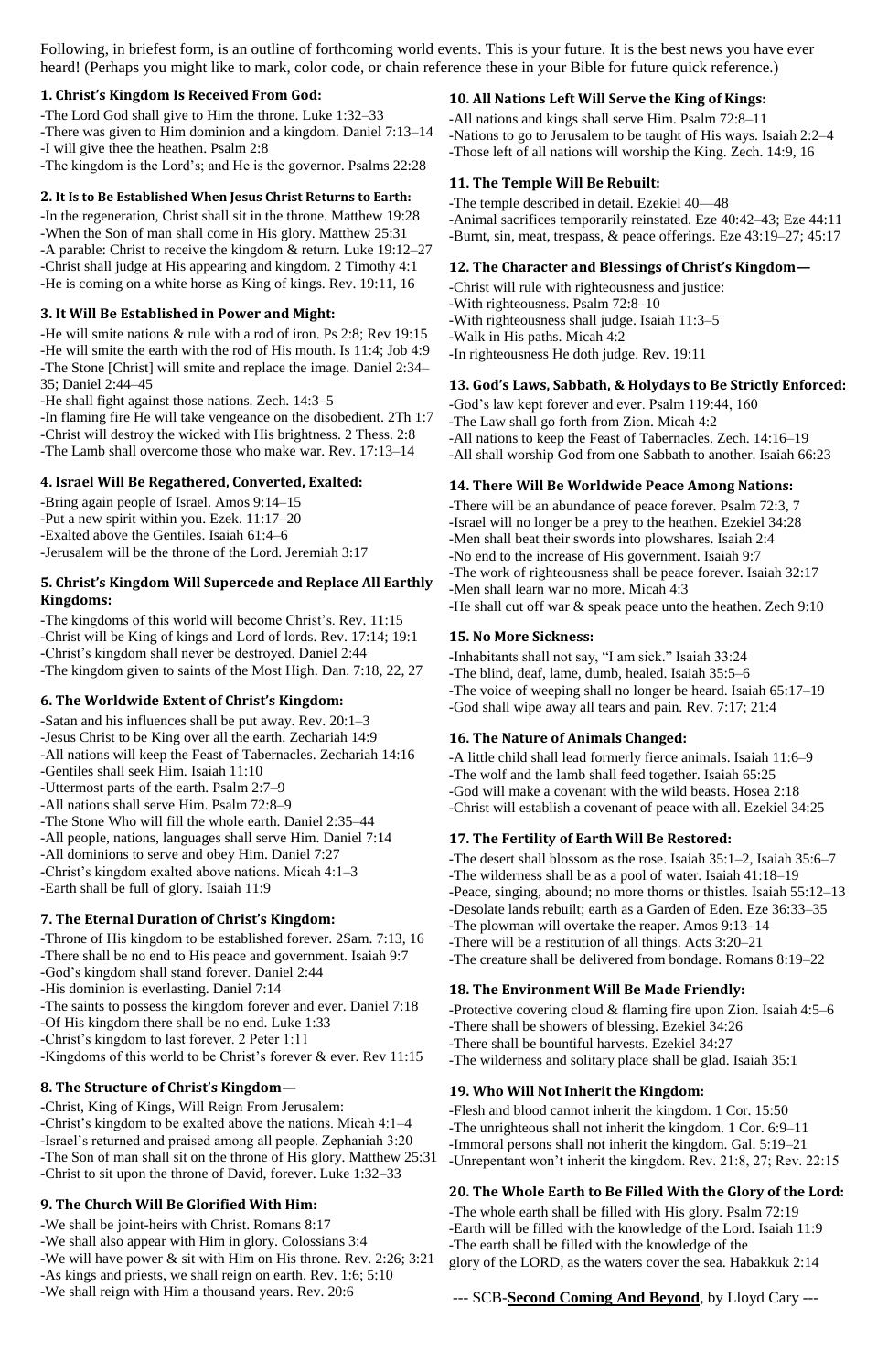Amen! What a future! What a world! Now read this list over again! Let it really "soak in." What a wonderful, glorious future lies ahead for mankind! When the seventh trumpet sounds, will you be ready?

## *5 Facts about the Kingdom of God* (**What is the Kingdom of God** – VS)

1) Jesus was sent for the purpose of preaching the Kingdom of God. When a crowd of Galileans urged Jesus not to leave their city, **"He said to them, 'I must preach the kingdom of God to the other cities also, because for this purpose I have been sent'" (Luke 4:43).**

2) There is a sense in which the Kingdom of God was **already present** in the time of Jesus and the apostles. Jesus said the Kingdom "**is at hand** (**Mark 1:15**) and "**has come near you**" (**Luke 10:9, 11**). When the Pharisees asked Him when the Kingdom of God would come, He replied, "**The kingdom of God does not come with observation; nor will they say, 'See here!' or 'See there!' For indeed, the kingdom of God is within (***among***) you**" **(Luke 17:19-21**). Where the King is, there is the Kingdom.

3) There is a sense in which the Kingdom of God has **not yet come**. Jesus gave His disciples the Parable of the Minas in order to correct their misunderstanding that "**the kingdom of God would appear immediately**" (**Luke 19:11**). Years later, Paul and Barnabas urged believers to "continue in the faith," reminding them that "We must through many tribulations enter the kingdom of God" (**Acts 14:22**). If believers are already in the Kingdom of God—if they are already experiencing the fullness of the Kingdom—it is pointless to speak of enduring tribulations as a prerequisite to entering the Kingdom. Paul and Barnabas were speaking of the eschatological Kingdom, which will commence with the Second Coming of Christ and come to full maturity in the New Heaven and New Earth period (Revelation 20-22).

4) **There is continuity** between the Old Testament kingdom and the future kingdom. Jesus' disciples expected the risen Lord to "restore the kingdom to Israel." Rather than tell them His kingdom had nothing to do with Israel, He replied, "It is not for you to know times or seasons which the Father has put in His own authority" (**Acts 1:6**). Jesus declared that many from east and west would "sit down with Abraham, and Isaac, and Jacob, in the kingdom of heaven. But the children of the kingdom shall be cast out" (**Matthew 8:11-12**). The "children of the kingdom" are those physical descendents of Jacob—Israelites—who reject Jesus as the promised Messiah. Jesus said the Kingdom would be taken from them "and given to a nation bearing the fruits of it" (**Matthew 21:43**). **Jesus' teaching on the Kingdom of God is rooted firmly in prophecies concerning the restoration of Israel**. Even God's promise to "make a new covenant with the house of Israel and the house of Judah" (**Jeremiah 31:31**) is in the context of the future restoration of Israel and Judah as a kingdom united under the reign of a Davidic "Branch of righteousness" (**Jeremiah 33:15**), whom we recognize as Jesus Christ. So, dispensationalist claims notwithstanding, the gospel of the Kingdom of God rests solidly on the foundation of the kingdom promises of the Old Testament.

5) Those who intend to be **citizens** of the Kingdom of God must place seeking it at the **head of their list of priorities**. Jesus cautioned His disciples about worrying over physical things, urging them rather to "seek first the kingdom of God and His righteousness, and all these things [food, drink, clothing] will be added to you" (**Matthew 6:33**).

God's Kingdom… as described by Herbert Armstrong in his book… "**Wonderful World Tomorrow What It Will Be Like**"

*Now picture the changed conditions! Look now at the solved problems! See, now, a glimpse into a world of no illiteracy, no poverty, no famine and starvation, into a world where crime decreases rapidly, people learn honesty, chastity, human kindness, and happiness -- a world of peace, prosperity, abundant well-being.*

## *The Population Explosion Solved*

*God predicts vast reforms everywhere in the wonderful utopian era He says will soon break out on this earth. Can you imagine it? A world of great strides in solving the most crucial problems facing mankind. Today-the greatest and most awesome problem of all is the population explosion. Growing populations in all nations are rapidly outstripping the ability of the world to sustain them. And the areas of the greatest rise in population are the underdeveloped parts of the world-the "have-not" nations of poverty, illiteracy, disease and superstition. Remember, not more than 10 percent of the earth's surface is tillable, or arable, land. And now the latest UN figures indicate the world will double in population in just 34 short years. The daily, ominous pressure of people is one of the truly incomprehensible problems today.*

*But God has the solution, and how simple it is. Simply make most of the earth cultivatable. Reduce the bare, snow-swept and craggy mountains, raise up some of the deep, arid desert valleys, change the world weather patterns. Make all the deserts green and fertile. Open up huge slices of the earth,like the Kalahari Desert, the Lake Chad basin and the Sahara in Africa, the Gobi Desert in Asia, and the great American deserts. Make green and verdant the vast wastes of Mongolia, Siberia, Saudi Arabia and many of the Western states in the U.S. Thaw out the deep ice packs and snowdrifts, the permafrost and tundra from the vast, almost limitless expanses of Antarctica, North America, Greenland, Northern Europe and Siberia. Make level the awesome Pamir Knot, the huge giants of the Himalayas, the Atlas, Taurus, Pyrenees, Rockies, Sierras and Hindu Kush-level the immense sweep of the Andes, and all the other forbidding, towering, virtually uninhabitable mountains of earth. Then, provide good, gentle rainfall, in right balance, just at the right season. And what happens?*